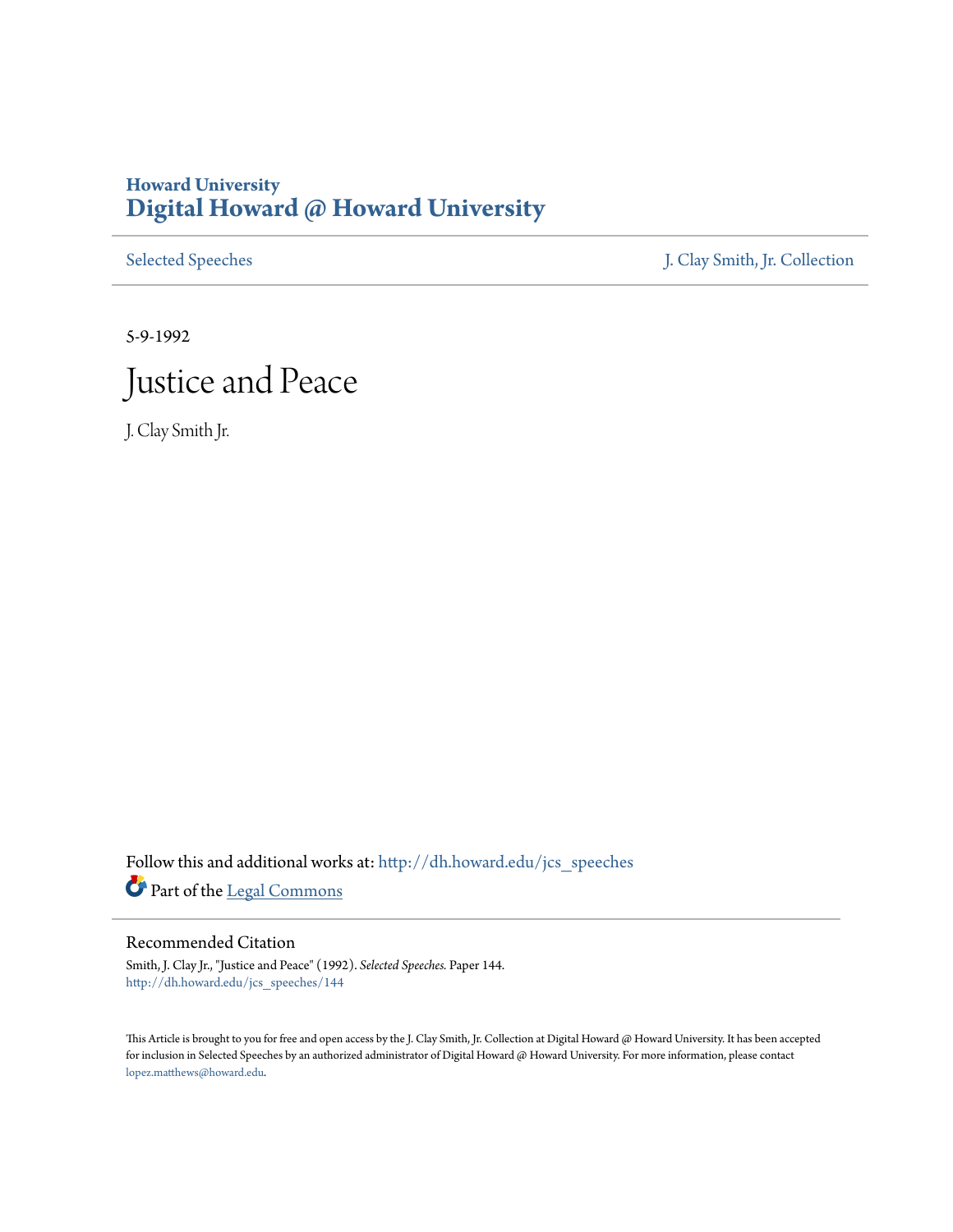## Justice and Peace<sup>\*</sup>

 $\sim 7$ 

I am deeply honored that this evening the Washington Bar Association has bestowed upon me The Charles Hamilton Houston Medallion of Merit. In recent days since several white Los Angeles police officers were acquitted for the excessive beating of a black motorist, Rodney G. King, by an all-white jury in Simi Valley, California, we have heard the chant, the echo of which will linger during the New century: "No Justice, No Peace!" In 1936, just after Charles Hamilton Houston and other distinguished black lawyers had won some impressive civil rights cases before the united states Supreme Court, Houston warned us, and I now repeat his words, "Don't Shout Too Soon!"

Nearly fifty years have passed since Houston uttered the words "Don't Shout Too Soon!" Why, one must ask, did Houston surround his great legal victories with this admonition? What was in his mind? Could he see that the legal victories in the united states Supreme Court were fragile? Is it possible that Providence allowed Houston to glance at the future? I don't know the answers to these questions. All I know is that his admonition, "Don't Shout Too Soon!" was wise instruction.

Houston was peaceable man. He never, so far as we know, urged

<sup>\*</sup> Response of Professor J. clay smith, Jr., on the occasion of receiving- the Charles Hamilton Houston Medallion of Merit, the highest honor bestowed by the Washington Bar Association, on May 9, 1992, at the J.W. Merriott Hotel in washington, D.C. Professor Smith teaches at the Howard University School of Law.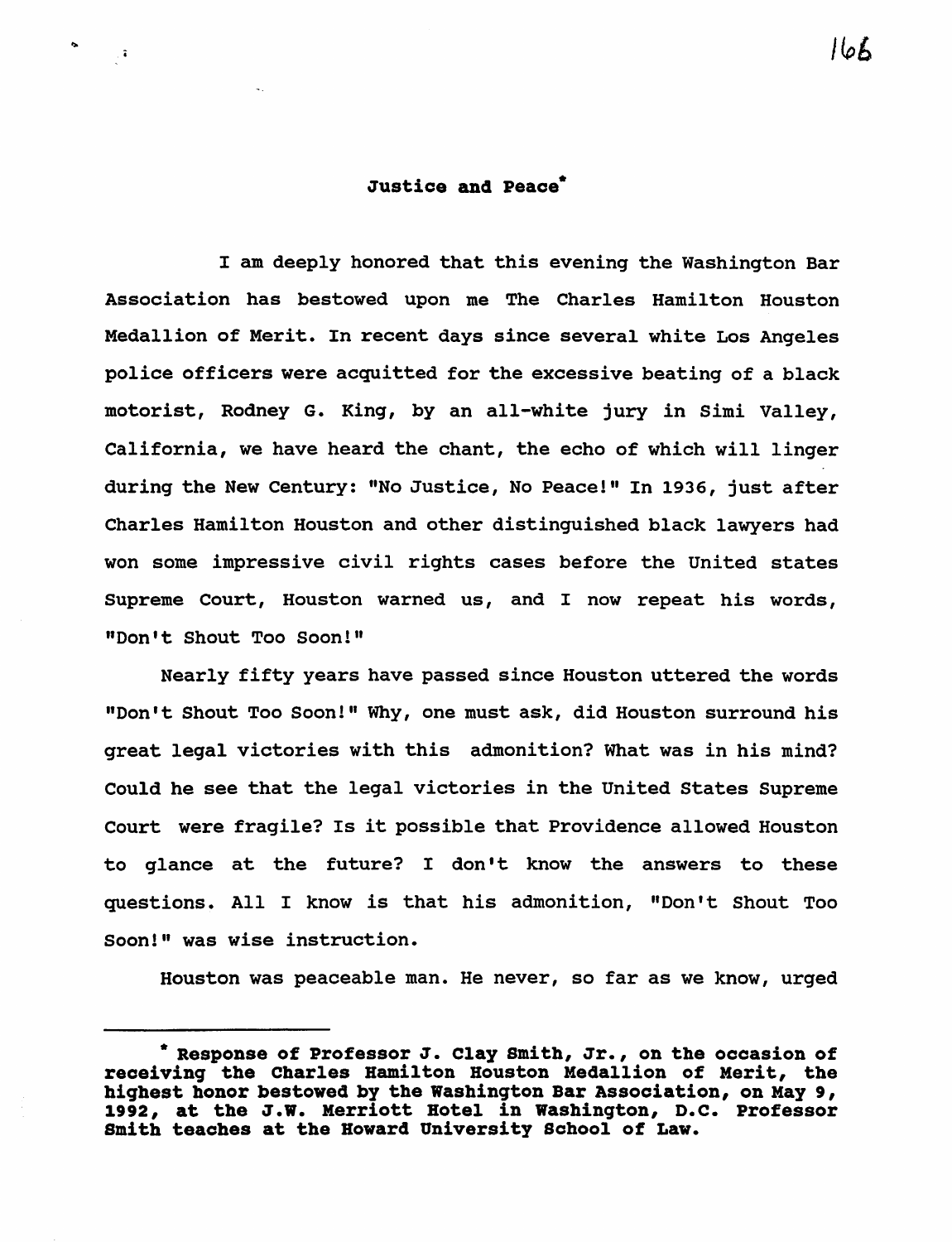black people to do violence as a response to injustice. But, I have a hunch that Houston understood that without justice in the courts for black Americans there could be no peace. However, lawyers, such as Houston, James Madison Nabrit, Jr., Thurgood Marshall, Z. Alexander Looby, Oliver W. Hill, and Ollie May Cooper continued to seek peace, even though justice had not been won. Notice what I have said: even in the face of adversity, Houston and other black lawyers, many of whom were members of the Washington Bar Association, continued to seek peace, even though justice had not been won. Do you now see why Houston admonish black people in the 1930s not to shout too soon when he won a case or two in the United States Supreme Court? Houston knew that justice had not been won for the black citizens of the nation. He knew that the exclusion of blacks from the juries made justice and the appearance of justice aloof from the ordinary black citizen. Houston knew that until his people received a fair and equitable education that there could be no peace. Houston knew that as long as blacks were barred from upper level jobs because of their race, yes, even blacks with college degrees, there could be no peace.

Yet, Houston's objective was to win justice and to gain peace in America. What a goal. What an objective. What a virtuous man. What a high democratic strategy. What pain he must felt to have to tell his people "Don't Shout Too Soon!" Houston knew then as we know today that our appetites hunger for justice and for peace, as do our souls, and the souls of so many like Houston who have gone on.

2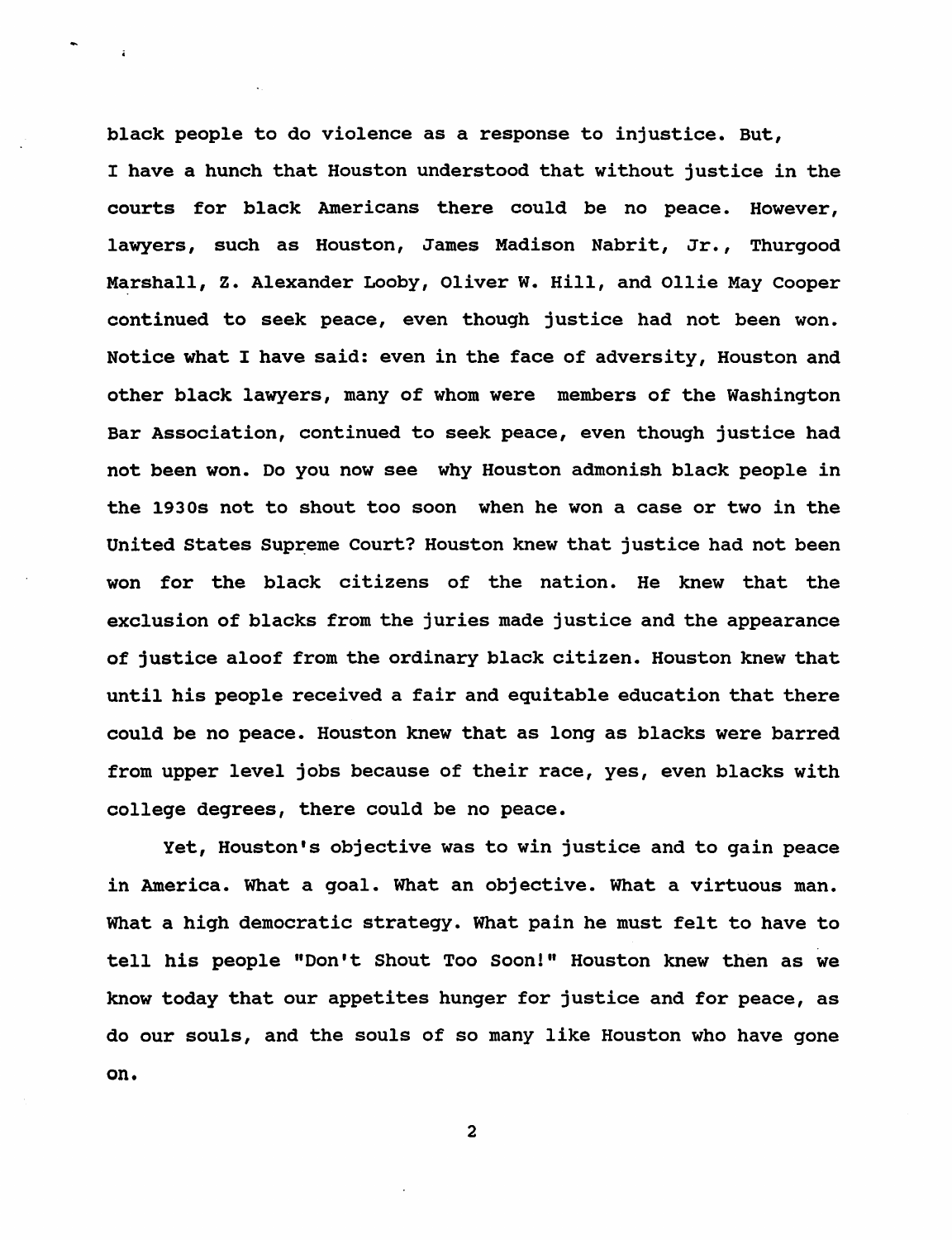It is because of men and women like Charles Hamilton Houston that I am humbled that the Washington Bar Association has singled me out to received The Charles Hamilton Houston Medallion of Merit. Many of you deserve the recognition that Houston Medallion of Merit represents because of your efforts to seek justice and peace. You have spoken out when others remained moot. You have taken risks to secure justice for the underprivileged. You have written meaningful words for generations to read. You have volunteered your time without pay for the benefit of your community. You have stood fearless in the face of adversity. You have made significant efforts to restore the confidence in those who have lost hope.

It is because of your good work, and those legal brief cases held in the hands of black lawyers and others of good will that I shall cherish the high honor that the Houston Medallion of Merit represents. The Houston Medallion of Merit is a symbol of justice and peace as one. Justice and peace are one. When our nation learns what Houston knew and taught us long ago, then we can shout. In the meantime, all of us, and many more of us must join in the search and agitate for justice because until justice is available to everyone, peace is deferred to all.

In closing, I want to read to you a transcription of a 1949 recording of Houston's words just before his death. I ask you to pretend that Charles Hamilton Houston spoke these words to Rodney G. King minutes after the policemen who beat him were acquitted of their lawless deeds: "...I can't see how we can avoid a crisis...and I don't see how [things] can avoid getting worse

3